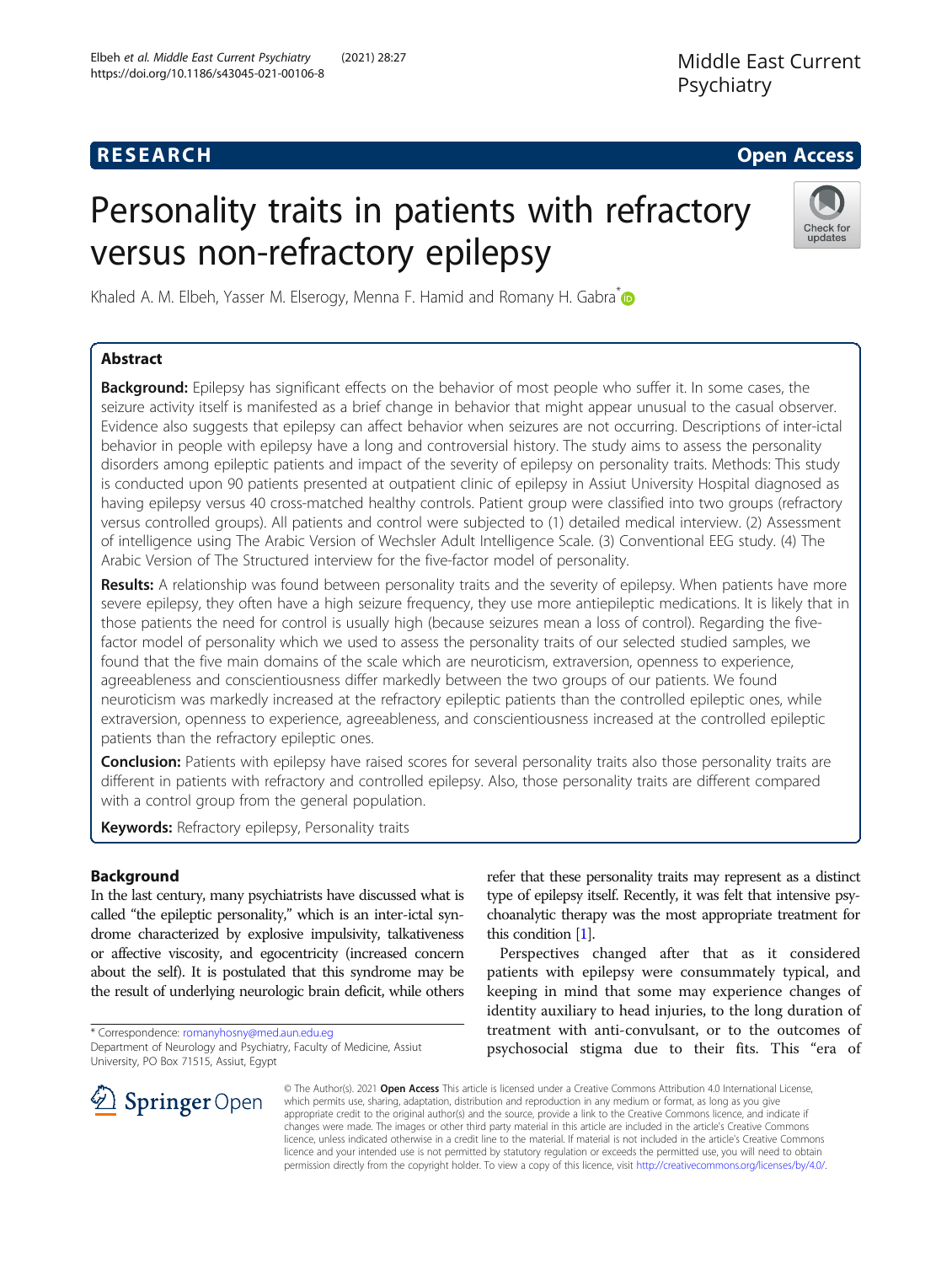normality" was strongly suggested by Lennox (1944), and is still a valid view of many research today [[2\]](#page-6-0).

Another recent view is what is called "period of epileptic character," it describes that not all patients with epilepsy are liable to undergo personality changes, but it is those with chronic temporal lobe abnormality and limbic epilepsy, who are most susceptible. This "period of psychomotor changes" was most described by Gibbs and Stamps (1958); thus, "the patient's emotional reactions to his seizures, to his family, and the social situation are less important determinants of psychiatric disorder than the site and type of the epileptic discharge" [[3\]](#page-6-0).

The association between epilepsy and personality changes has been a focus of interest between psychiatrist and neurologists. A great deal of work has been done whether to clarify the existence of such personality changes or not, and if present the causes of such changes. Arguments arise about whether any of these personality changes were linked with the biology of the epilepsy, especially those associated with temporal lobe lesions or just they were secondary to other factors described before. Several advances in the neurosciences revealed the important role of the frontal lobes in regulating behavior, and frontal lobe syndromes, especially personality disorders, were described in animals and humans [\[4\]](#page-6-0).

The study aims to examine personality traits among epileptic patients versus general population and its correlation with severity of epilepsy.

#### Methods

The current study is a descriptive case control and was conducted upon 90 patients who were previously diagnosed as epilepsies according to definition of epilepsy and were presented at outpatient clinic of epilepsy in Assiut University Hospital [\[5](#page-6-0)].

The patient's group: divided into two groups:

Group 1: patients with refractory epilepsy according to definition of the International League Against Epilepsy (ILAE). (The International League Against Epilepsy proposed a definition of drug-resistant epilepsy as a failure of adequate trials of two tolerated and appropriately chosen and used AED schedules) [[6\]](#page-6-0).

Group 2: patients with controlled epilepsy (having seizures that do not impact day to day life/significant reduction in seizures/only having auras/only having seizures in bed, at night) [[7](#page-6-0)].

Patients were recruited randomly from the outpatient epilepsy clinic of the neurology and psychiatry of Assiut University Hospital, after acceptance to participate in the study.

The control group: 40 healthy adult subjects volunteered to participate in the study were from general population and matched with the patient group for age, sex, and socioeconomic state without any intracranial complaints.

Inclusion criteria:

- 1. Patients previously diagnosed epileptic from the outpatient clinic of Assiut University Hospital.
- 2. Patients with refractory epilepsy according to definition of ILAE [\[6](#page-6-0)].
- 3. Age group from 18 to 60 (excluding extremes of ages to avoid affection of personality traits with extremes of age).
- 4. Sex: both sexes are included in the study.
- 5. I.Q. more than or equal 80.

#### Exclusion criteria:

- 1. Patients with other systemic diseases.
- 2. Refusal to participate in the study.
- 3. Patient with seizures during the last 48 h prior to the assessment.

#### Study design

The studied samples will be subjected to the following after a written informed consent was obtained from each of them:

- 1) Detailed interview including detailed personal, family, medical, perinatal, and past records as well as a detailed history of present illness including onset, course, symptoms, past medication, duration of illness, duration of therapy, seizure frequency, and degree of improvement
- 2) Assessment of intelligence using The Arabic Version of Wechsler Adult Intelligence

Scale {WAIS} :[[8\]](#page-6-0) (to exclude mental retardation and its affection on personality traits)

- 3) Conventional EEG study: conventional wakefulness 8-channels EEG was done using Nihon Kohden machine model (4217). Monopolar, bipolar, and double distance montages were done with application of hyperventilation and photic stimulation for each patient. EEG tracings were analyzed carefully as regards the background activity and presence of any epileptogenic activity. The EEG findings were described as normal and abnormal and the abnormalities were classified according to Elwan et al. 1973 [[9](#page-6-0)] into borderline, mildly abnormal, moderately abnormal, and markedly abnormal as follows:
- a- Borderline: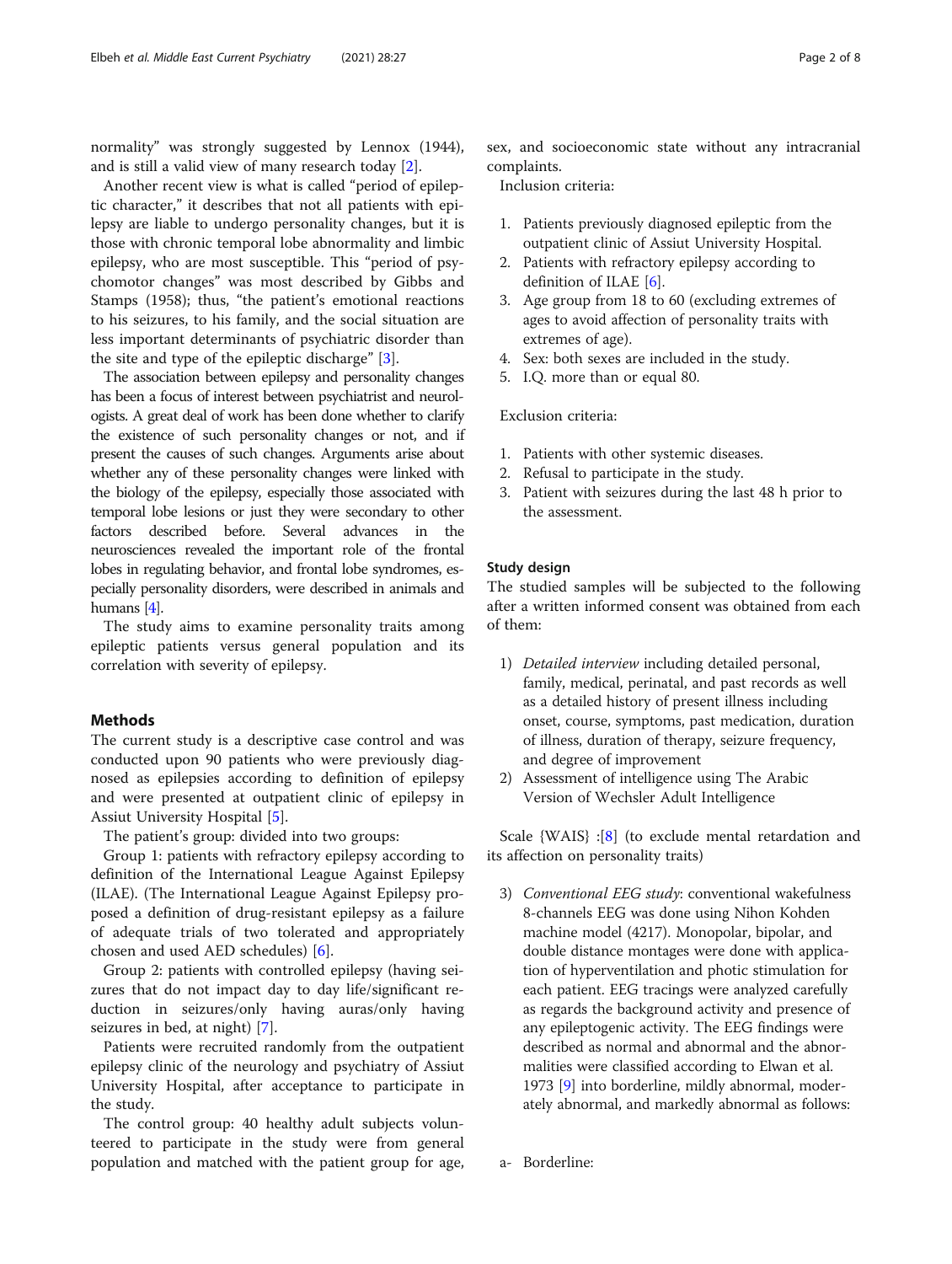Diffuse low voltage fast background or minimal bitemporal theta activity especially during hyperventilation, with no side asymmetry.

b- Mildly abnormal:

Only one abnormality of the following either:

-Diffuse slowing (theta) activity (4–7 c/s) or

-Focal slow waves or

-Asymmetry of the background ᾰ-activity (in frequency or amplitude to › 50% or

-Paroxysmal epileptiform activity recorded ‹ 5 times.

c- Moderately abnormal:

More than one abnormality in the form of the following:

-Disorganization or asymmetry of the background.

-Paroxysmal epileptiform activities recurring (5–10) times.

d- Markedly abnormal:

-Paroxysmal epileptiform activities recurring › 10 times with or without one or more than one abnormality of the previously described abnormalities.

4) The Arabic version of the structured interview for the five-factor model of personality (SIFFM)  $[10]$  $[10]$ :

The big five personality traits, also known as the five-factor model (FFM), is a model based on common language descriptors of personality, its theory suggests five broad dimensions commonly used to describe the human personality and psyche  $[11, 12]$  $[11, 12]$  $[11, 12]$  $[11, 12]$ . The five factors have been defined as openness to experience, conscientiousness, extraversion, agreeableness, and neuroticism often represented by the acronyms OCEAN or CANOE [[13](#page-6-0)].

#### Ethical considerations

The protocol and study design of this thesis was approved by local ethical committee in the Faculty of Medicine, Assiut University. An informed consent was obtained and signed from the subjects and or their 1stdegree relatives to participate in the study.

#### Statistical analysis

Categorical variables were described by number and percent  $(n, %)$ , whereas continuous variables were described by mean and standard deviation (mean, SD). Chi-square test and Fisher's exact test were used to compare categorical variables, while  $t$  test and analysis of variance (ANOVA) were used to compare continuous

quantitative variables of parametric data. Pearson correlation coefficients were used to assess the correlation between continuous variables. A two-tailed test was considered significant when  $P$  was 0.05 and highly significant when  $P$  was 0.01. All analyses were performed using the IBM SPSS version 20.0 software.

#### Result

Epilepsy has significant effects on the behavior of most people who have it. In some cases, the seizure activity itself is manifested as a brief change or interruption in behavior that might appear unusual to the casual observer. Evidence also suggests that epilepsy can affect behavior when seizures are not occurring.

This study was conducted upon 90 patients presented at outpatients' clinic of epilepsy in the Assiut University Hospital previously diagnosed as epilepsies (means having seizures either focal or generalized with its different types of absence seizures/tonic-clonic/atonic/clonic /tonic/myoclonic) [[14\]](#page-6-0).

According to definition of epilepsy [[5\]](#page-6-0), the patients were divided into two groups: patients with refractory epilepsy according to definition of the international league against epilepsy (ILAE) [[6](#page-6-0)] and patients with controlled epilepsy. Along with control group including 40 healthy adult subjects volunteered to participate in the study were from general population and matched with the patient group for age, sex, and socioeconomic state without any intracranial complaints.

The mean age in the refractory epileptic patients was 36.87 with SD  $\pm$  8.49, in controlled epileptic patients were 38.96 with SD  $\pm$  13.11 and in control cases were 36.2 with SD  $\pm$  12.18. The patient group consisted of 90 cases (46.67% males and 53.3% females), while control group consisted of 40 volunteers (57.5% males and 42.5% females).

Regarding education, 75.56% of the patient group were illiterate, 5.56% of the patients can read and write, and 18.89% of the patients were primary educated. While control group had 82.5% illiterate, 5% can read and write, and 12.5% had primary education.

Regarding marital status in patients group, 28.89% were single, 62.22% were married, 5.56% were divorced, and 3.33% were widows. While in control group, 30% were single, 65% were married, and 5% were widows.

Regarding occupation, 67.78% of the patient group were not working and 32.22% were manual workers. While in control group, 42.5% were not working and 57.5% were manual workers (Table [1](#page-3-0)).

Table [2](#page-3-0) shows the age at onset of epilepsy among the patient group, duration of illness in years, duration of therapy in years, and seizure frequency per year which showed higher mean and SD at refractory epileptic patients (36.36  $\pm$  32.88) than at controlled epileptic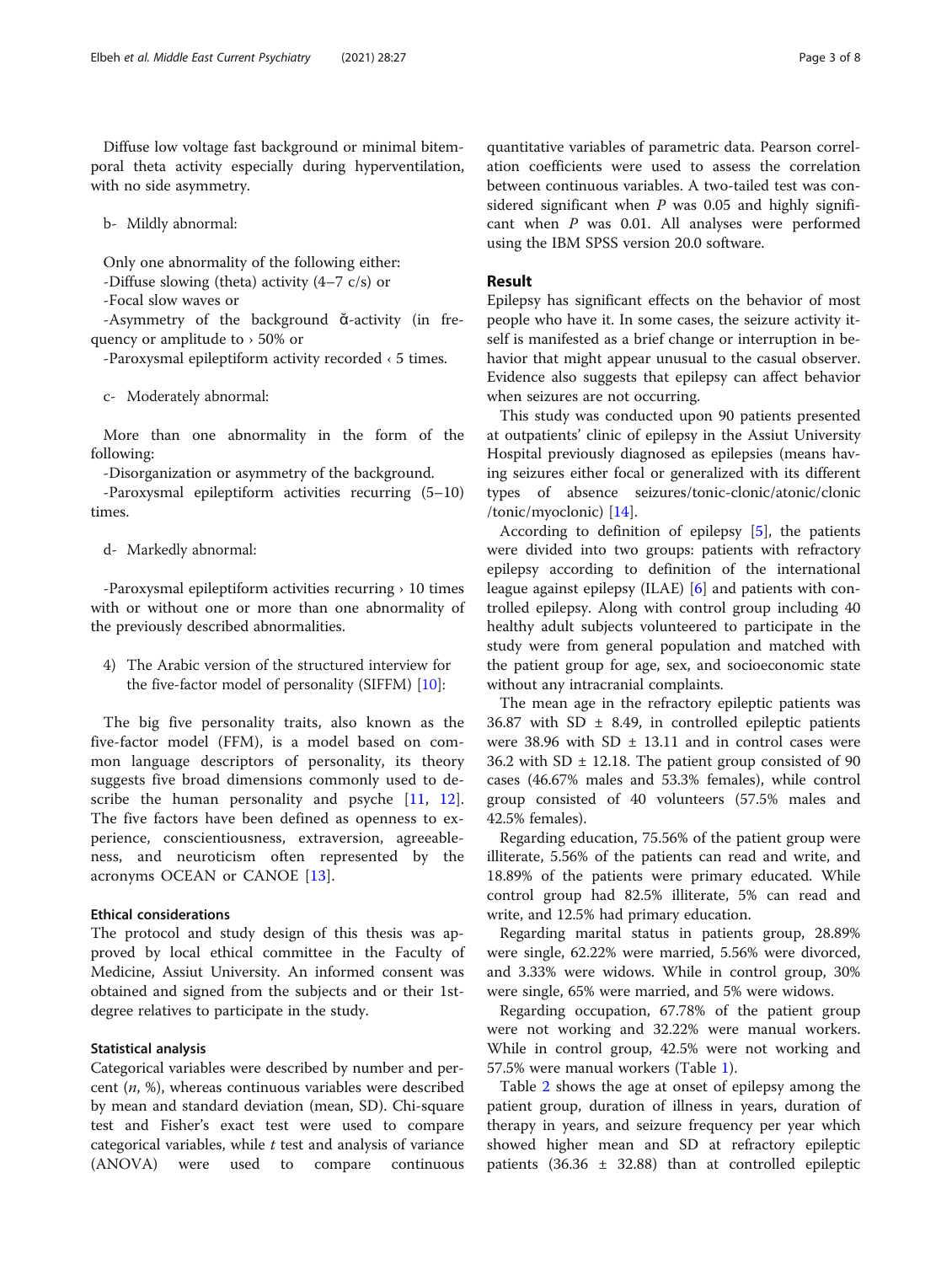|                   | Refractory epilepsy |      | Unrefractory epilepsy |         | <b>Total</b> | Control people   |      |
|-------------------|---------------------|------|-----------------------|---------|--------------|------------------|------|
|                   | No.                 | $\%$ | No.                   | %       | $(n = 90)$   | No.              | $\%$ |
| Age (mean ± SD)   | $36.87 \pm 8.49$    |      | $38.96 \pm 13.11$     |         |              | $36.2 \pm 12.18$ |      |
| Gender            |                     |      |                       |         |              |                  |      |
| Male              | 26                  | 57.8 | 16                    | 35.6    | 42(46.67%)   | 23               | 57.5 |
| Female            | 19                  | 42.2 | 29                    | 64.4    | 48(53.33%)   | 17               | 42.5 |
| <b>Education</b>  |                     |      |                       |         |              |                  |      |
| Illiterate        | 35                  | 77.8 | 33                    | 73.3    | 68(75.56%)   | 33               | 82.5 |
| Read and write    | 5                   | 11.1 | $\circ$               | $\circ$ | 5(5.56%)     | $\overline{2}$   | 5    |
| primary education | 5                   | 11.1 | 12                    | 26.7    | 17(18.89%)   | 5                | 12.5 |
| Marital status    |                     |      |                       |         |              |                  |      |
| Single            | 15                  | 33.3 | 11                    | 24.4    | 26(28.89%)   | 12               | 30   |
| Married           | 24                  | 53.3 | 32                    | 71.1    | 56(62.22%)   | 26               | 65   |
| Divorced          | 5                   | 11.1 | 0                     | 0       | 5(5.56%)     |                  |      |
| Widow             |                     | 2.2  | $\overline{2}$        | 4.4     | 3(3.33%)     | $\overline{2}$   | 5    |
| <b>Occupation</b> |                     |      |                       |         |              |                  |      |
| Not working       | 26                  | 57.8 | 35                    | 77.8    | 61(67.78%)   | 17               | 42.5 |

Manual worker 19 19 42.2 10 22.2 29 29 23 57.5

### <span id="page-3-0"></span>Table 1 Sociodemographic data among the studied sample

patients (10.16  $\pm$  5.29) with a highly significant p value < 0.001. It also shows medications of the epileptic patients stating that 2.2% of refractory epileptic patients were on monotherapy, while 88.9% controlled epileptic patients on monotherapy and 97.8% of refractory epileptic patients were on polytherapy, while 11.1% of controlled epileptic patients on polytherapy with a highly significant  $p$  value  $< 0.001$ .

Regarding EEG, for mild changes, 53.3% were of refractory epileptic patients and 84.4% were of controlled refractory epileptic patients; for moderate changes, 22.2% were of refractory epileptic patients and 15.6% of controlled epileptic patients; as for severe changes, 24.4% were only of refractory epileptic patients with a highly significant difference ( $p$  value < 0.001) stating that EEG changes were higher at refractory epileptic ones.

Table [3](#page-4-0) shows the comparison of IQ among the studied samples shows that only performance IQ scores were significantly lower in patients with refractory epilepsy than the controlled epileptic patients and the control group.

Table [4](#page-4-0) shows comparison between the studied groups regarding the five-factor model:

a- According to neuroticism: in patients of refractory epilepsy, the mean value was  $25.51$  with SD  $\pm$  7.72,

|--|

|                              | Refractory epilepsy | Unrefractory epilepsy | p value      |
|------------------------------|---------------------|-----------------------|--------------|
|                              | Mean $\pm$ SD       | Mean $\pm$ SD         |              |
| Age at onset                 | $17.78 \pm 8.33$    | $20.89 \pm 8.11$      | 0.076        |
| Duration of illness (years)  | $19.09 \pm 6.83$    | $18.07 \pm 9.52$      | 0.56         |
| Duration of therapy (years)  | $18.38 \pm 6.85$    | $17.27 \pm 9.39$      | 0.523        |
| Seizure frequency (per year) | $36.36 \pm 32.88$   | $10.16 \pm 5.29$      | $< 0.001$ ** |
| <b>Medications</b>           |                     |                       |              |
| Monotherapy                  | $1(2.2\%)$          | 40(88.9%)             | $< 0.001**$  |
| Polytherapy                  | 44(97.8%)           | $5(11.1\%)$           |              |
| <b>EEG</b>                   |                     |                       |              |
| Mild                         | 24(53.3%)           | 38(84.4%)             | $< 0.001**$  |
| Moderate                     | 10(22.2%)           | 7(15.6%)              |              |
| Sever                        | 11(24.4%)           | $O(0\%)$              |              |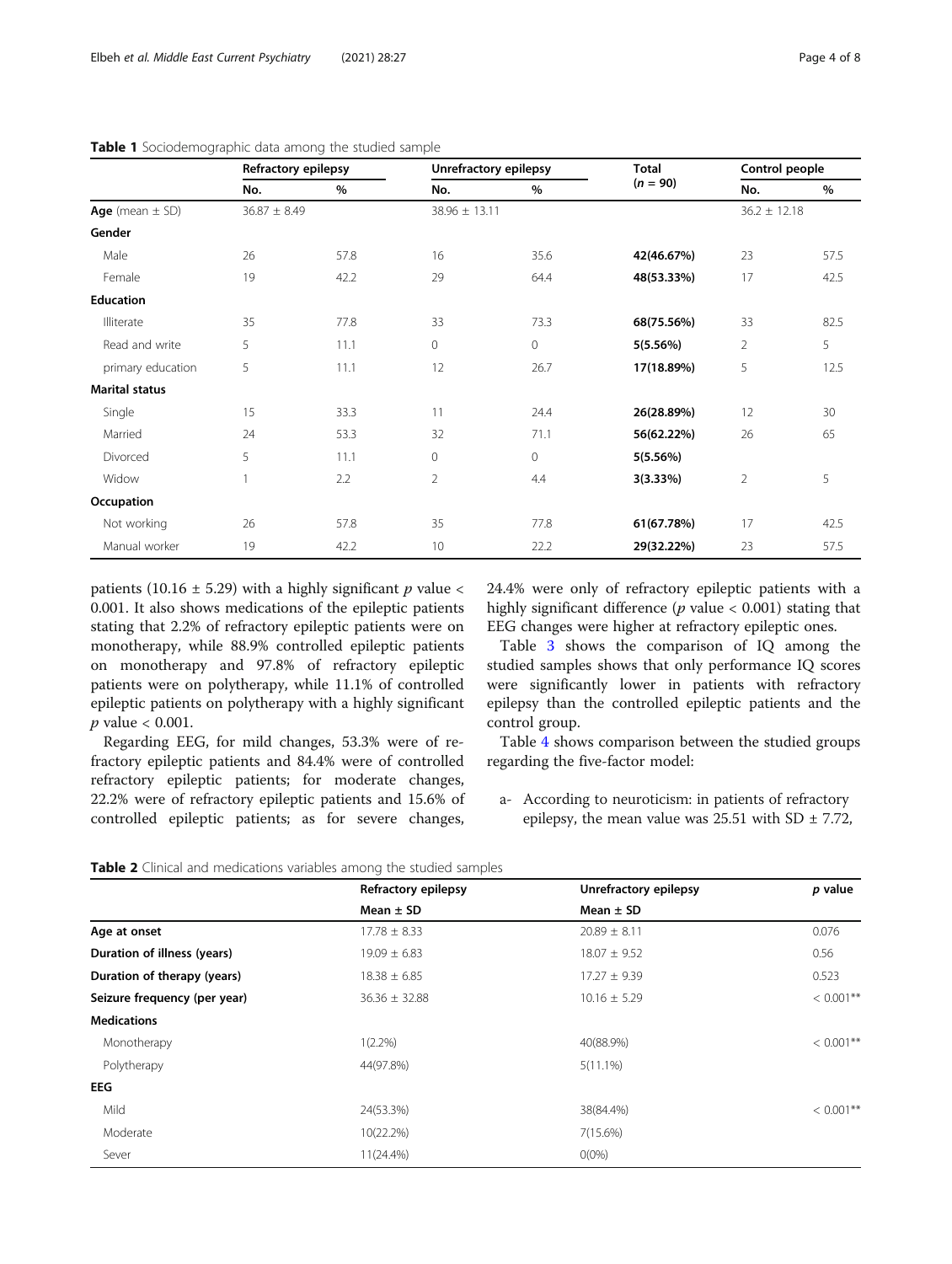|                       | Refractory epilepsy | Unrefractory epilepsy | Control people   | p value  |
|-----------------------|---------------------|-----------------------|------------------|----------|
|                       | Mean $\pm$ SD       | Mean $\pm$ SD         | Mean $\pm$ SD    |          |
| Verbal                | $80.89 \pm 4.39$    | $80.67 \pm 4.94$      | $80.95 \pm 4.97$ | 0.958    |
| Performance           | $90.16 + 4.4$       | $92.38 + 4.12$        | $91.6 + 4.3$     | $0.047*$ |
| Intelligence quotient | $82.96 \pm 3$       | $83.64 \pm 3.26$      | $83.5 + 3.41$    | 0.568    |
| Deterioration index   | $8.28 + 7.09$       | $8.33 + 9.55$         | $8.16 + 8.78$    | 0.996    |

<span id="page-4-0"></span>Table 3 Comparison between the studied sample group regarding intelligence quotient

while in patients with controlled epilepsy, the mean value was 22.02 with  $SD \pm 8.92$ , and in control cases, the mean value was 17.93 with SD  $\pm$  7.99 with high statistical significance.

- b- According to extraversion: in patients of refractory epilepsy, the mean value was 18.07 with SD  $\pm$  7.31, while in patients with controlled epilepsy, the mean value was  $20.02$  with SD $\pm$  8.77, and in control cases, the mean value was 22.28 with SD  $\pm$  8.77, and in control cases, the mean value was 22.28 with  $SD \pm 9.98$  with no significant statistical difference.
- c- According to openness to experience: in patients with refractory epilepsy, the mean value was 7 with  $SD \pm 4.54$ ; while in patients with controlled epilepsy, the mean value was 11.07 with SD  $\pm$  9.74, and in control cases, the mean value was 10.1 with  $SD \pm 8.81$  with statistical significance.
- d- According to agreeableness: in patients with refractory epilepsy, the mean value was 25.64 with  $SD \pm 5.25$ ; while in patients with controlled epilepsy, the mean value was 27.78 with SD  $\pm$  6.48, and in control cases, the mean value was 25.68 with  $SD \pm 7.65$  with no significant statistical difference.
- e- According to conscientiousness: in patients with refractory epilepsy, the mean value was 12.8 with  $SD \pm 6.02$ ; while in patients with controlled epilepsy, the mean value was 16.8 with SD  $\pm$  6.79, and in control cases, the mean value was 13.85 with SD  $\pm$  5.03 with high statistical significance (Fig. [1](#page-5-0)).

#### **Discussion**

The relationship between epilepsy and personality disorders is not often the subject of many scientific investigations. Much research concentrates on psychiatric disorders, such as psychotic disorders, anxiety disorders,

and mood disorders, whereas personality disorders are less likely studied in epilepsy.

This study was conducted upon 90 epileptic patients presented at outpatient clinic of epilepsy in Assiut University Hospital along with 40 healthy adult subjects volunteered to participate in the study.

In this study, epilepsy was more common in females (48 (53.33%)) than in males (42 (46.67%)); similar data were obtained from Tang et al. (2012) [[15\]](#page-6-0), and in his study of anxiety, prevalence in epileptic patients as they found that 52.6% of them were females and 47.4% were males.

Regarding the five-factor model of personality, in the current study, we found that neuroticism was highest at patients with refractory epilepsy with a mean of 25.51 and SD  $\pm$  7.72 than the mean of the controlled epileptic patients 22.02 and SD  $\pm$  8.92, while lowest at control people 17.93 and SD  $\pm$  7.99, with a highly significant statistical difference.

For extraversion, it was lowest at the refractory epileptic patients with a mean of 25.51 and SD  $\pm$  7.72; while in controlled epileptic patients, the mean was 20.02 and SD ± 8.77, and highest in the control group with a mean of 22.28 and SD ± 9.98 without significant statistical difference.

For openness to experience, it was lowest at refractory epileptic patients with a mean of 7 and SD  $\pm$  4.54, and higher in control people with a mean of 10.1 and SD  $\pm$ 8.81, while highest in controlled epileptic patients with a mean of 11.07 and SD  $\pm$  9.74 with a significant statistical difference.

For agreeableness, it was lowest at refractory epileptic patients with a mean of 25.64 and SD  $\pm$  5.25, higher in control group 25.68 and SD  $\pm$  7.65 and highest in controlled epileptic patients 27.78 and SD  $\pm$  6.48, without

**Table 4** Comparison between the studied sample groups regarding five-factor model

|                        | (A) Refractory epilepsy | (B) Unrefractory epilepsy | (C) Control people | p value     |
|------------------------|-------------------------|---------------------------|--------------------|-------------|
|                        | Mean $\pm$ SD           | Mean $\pm$ SD             | Mean $\pm$ SD      |             |
| Neuroticism            | $25.51 + 7.72$          | $22.02 + 8.92$            | $17.93 + 7.99$     | $< 0.001**$ |
| Extraversion           | $18.07 + 7.31$          | $20.02 \pm 8.77$          | $22.28 + 9.98$     | 0.088       |
| Openness to experience | $7 + 4.54$              | $11.07 + 9.74$            | $10.1 + 8.81$      | $0.046*$    |
| Agreeableness          | $25.64 + 5.25$          | $27.78 + 6.48$            | $25.68 + 7.65$     | 0.212       |
| Conscientiousness      | $12.8 \pm 6.02$         | $16.8 \pm 6.79$           | $13.85 \pm 5.03$   | $0.006**$   |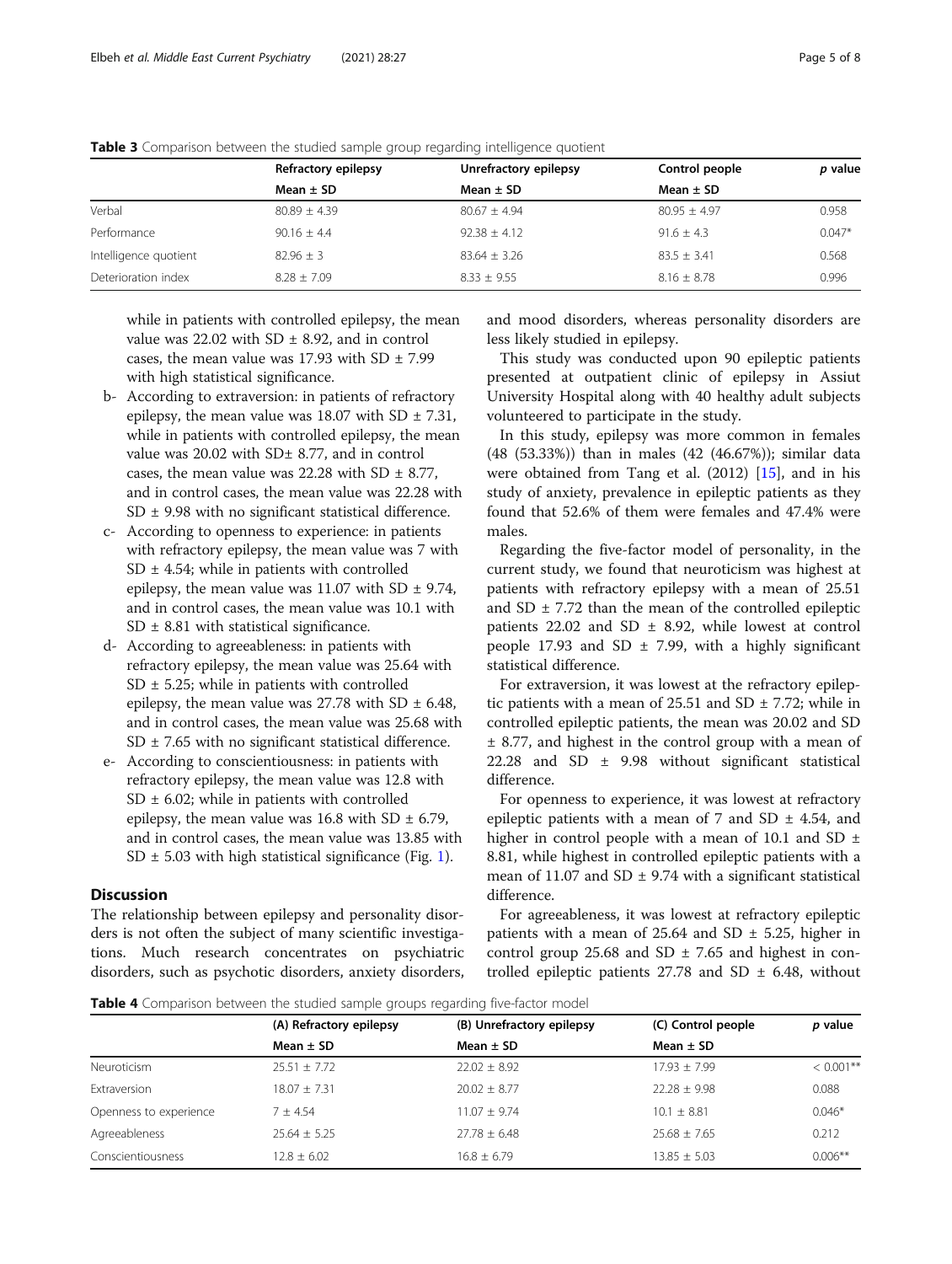<span id="page-5-0"></span>

significant statistical differences. For conscientiousness, it was lowest at refractory epileptic patients with a mean of 12.8 and SD  $\pm$  6.02, higher in control people 13.85 and SD  $\pm$  5.03, and highest in controlled epileptic patients 16.8 and SD  $\pm$  6.79, with a highly significant statistical difference.

This was in agreement with Swinkels et al. (2004) [[16](#page-7-0)] who stated in his study that the patients with epilepsy exhibit more personality disorder traits compared with a control group from the general population. Also, he agreed with us that he found a relationship that exists between personality disorders traits and the severity of epilepsy. When patients have more severe epilepsy, they often have a high seizure frequency, and they use more antiepileptic medications.

Also, Swinkels et al. (2003) have a similar data showing that, compared with the control group, patients with epilepsy had higher dimensional scores for several Diagnostic and Statistical Manual of Mental Disorders of personality disorders. Associations were found between PD traits and age at onset of epilepsy, duration of epilepsy and seizure frequency [\[17](#page-7-0)].

It is likely that in those patients, the need for control is usually high (because seizures mean a loss of control). Therefore, they are probably more prone to develop a behavior pattern that corresponds with cluster C personality disorders traits. Also, our results agreed with Faustino Lopez et al. (1999)  $[18]$  $[18]$  who stated that the severity of epilepsy is associated with decreased psychosocial well-being and increased psychopathology as epilepsy is a disabling disorder that have a higher feeling of decreased control and perception of being stigmatized and finally low self-esteem [[19\]](#page-7-0). And this was also agreed with Swinkels (2004) [[16\]](#page-7-0) who concluded from his study

that patients with epilepsy have raised scores for a number of personality disorder traits. Those who are suffering from repeated epileptic seizures have disturbances in the development of personality characteristics, which could explain the relationship between the development of personality disorder traits with the severity and duration of the epilepsy.

Also agreed with Wang X, et al.  $(2018)$  $(2018)$  $(2018)$  [20] who used Eysenck Personality Questionnaire on epileptic patients and showed that patients with epilepsy were presented with significant cognitive impairment and particular personality traits, and epileptic seizure-related factors including earlier age of onset, longer duration of epileptic history, and high seizure frequency were significantly associated with the observed defects in cognition and personality traits.

Bazarnik A. (2018) [\[21](#page-7-0)] also agreed with us and concluded that many patients with epilepsy report numerous complaints about worsening of their emotional, cognitive, and social functioning so he emphasized that when evaluating diverse psychological variables such as personality traits. It is possible to draw some conclusions about the inclination of patients with epilepsy to develop specific mental disorders.

Regarding intelligence quotient (IQ), this study showed significant statistical difference in the performance of the controlled epileptic patients with mean of 92.38 and SD  $\pm$  4.12 over the refractory epileptic patients with mean of 90.16 and SD  $\pm$  4.4 and the control group with mean of 91.6 and SD  $\pm$  4.3. This means that the performance of the controlled epileptic group (with the better seizure control) is almost close to the control group, meaning that the severity of epilepsy affects the IQ performance scale of the cases.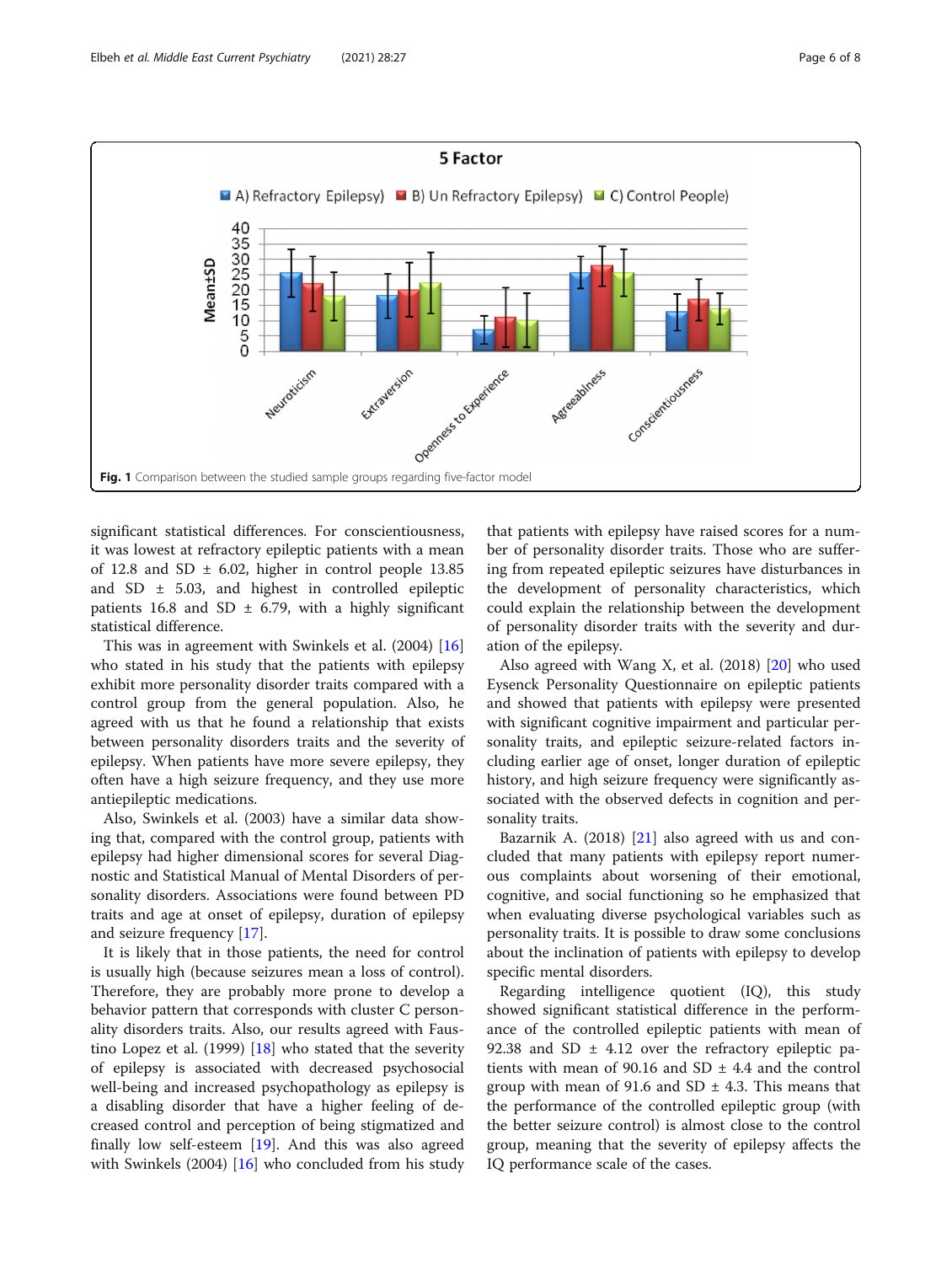<span id="page-6-0"></span>Refractory epileptic verbal means 80.67 with SD ± 4.94, but without significant statistical difference. Lastly, the deterioration index was higher in controlled epileptic patients with a mean of 8.33 with  $SD \pm 9.55$ ; while in refractory epileptic group, it was 8.29 with SD  $\pm$  7.09, and in control group was 8.16 with SD  $\pm$  8.78 with no significant differences.

This was agreed with Wang X, et al.  $(2018)$  [\[20](#page-7-0)] who used the Wechsler Adult Intelligence Scale-Chinese revised and found that patients with epilepsy were presented with significant cognitive impairment. Also, Jacoby et al. (1994) [\[22](#page-7-0)] reported that 18% of epileptics were classified as mentally handicapped .

#### Conclusion

Based on the results of this study, we can conclude that patients with epilepsy have raised scores for several personality traits.

We found that patients with epilepsy exhibit more personality traits compared with a control group from the general population.

Also, we found a relationship exists between personality traits and the severity of epilepsy. When patients have more severe epilepsy, they often have a high seizure frequency, and they use more antiepileptic medications. It is likely that in these patients the need for control is usually high; therefore, they are more prone to develop an affected behavior pattern.

#### Study limitations

The role of other confounding factors such as the type and dosage of antiepileptic used, the type of epileptic seizures, the cause, and localization of the epileptic activity should be assessed individually in larger scale study.

Factors such as dull normal intelligence and illiteracy can affect the evaluation of personality traits that may need more attention in further studies.

#### Abbreviations

IQ: Intelligence quotient; ILAE: International league against epilepsy; EEG: Electroencephalogram; ANOVA: Analysis of variance; OCEAN: Openness to experience, conscientiousness, extraversion, agreeableness and neuroticism

#### Acknowledgements

Not applicable

#### Authors' contributions

K. A. M. contributed to study design, interpretation of the data, and preparing and revising the manuscript. Y. M.B. contributed to study design, assessing, interviewing the patients, collecting, and analyzing and interpreting the data. M. F. H. contributed to study design, assessing, interviewing the patients, collecting, and analyzing and interpreting the data. R. H. G. contributed to study design, interpretation of the data, and preparing and revising the manuscript. Also, he is the corresponding author. All authors have read and approved the manuscript and ensure that this is the case.

#### Funding

The current study was not supported by any national or international institution or organization.

#### Availability of data and materials

The data sets generated and/or analyzed during the current study are available from the corresponding author on reasonable request.

#### Declarations

#### Ethics approval and consent to participate

The protocol and study design were approved by local ethical committee in faculty of medicine, Assiut University, Egypt (reference number is not available). An informed signed consent was obtained from all participants.

#### Consent for publication

All participants' consent for publication were obtained.

## Competing interests

The authors declare that they have no competing interests.

## Received: 14 December 2020 Accepted: 6 April 2021

#### References

- 1. Swinkels WAM, Kuyk J, de Graaf EH, van Dyck R, Spinhoven P (2001) Prevalence of psychopathology in Dutch epilepsy inpatients a comparative study. Epilepsy Behav 2:441–447
- 2. Trimble MR (1988) Personality Disorders and Epilepsy. In: Brihaye J, Calliauw L, Loew F, van den Bergh R (eds) Personality and Neurosurgery: Proceedings of the Third Convention of the Academia Eurasiana Neurochirurgica Brussels, August 30–September 2, 1987. Springer Vienna, Vienna, pp 98–101. [https://doi.org/10.1007/978-3-7091-9005-0\\_20](https://doi.org/10.1007/978-3-7091-9005-0_20)
- 3. Gibbs FA, Stamps FW. Epilepsy handbook: Thomas; 1958.
- 4. Trimble M. (2013) Treatment issues for personality disorders in epilepsy,Epilepsia. 54 (suppl.1): 41-45. <https://doi.org/10.1111/epi.12104>.
- 5. Fisher RS, Acevedo C, Arzimanoglou A, Bogacz A, Cross JH, Elger CE, Engel J Jr, Forsgren L, French JA, Glynn M, Hesdorffer DC, Lee BI, Mathern GW, Moshé SL, Perucca E, Scheffer IE, Tomson T, Watanabe M, Wiebe S (2014) ILAE official report: a practical clinical definition of epilepsy. Epilepsia 55(4): 475–482. <https://doi.org/10.1111/epi.12550>
- 6. Kwan P, Arzimanoglou A, Berg AT, Brodie MJ, Allen Hauser W, Mathern G, Moshé SL, Perucca E, Wiebe S, French J (2010) Definition of drug resistant epilepsy: consensus proposal by the ad hoc Task Force of the ILAE Commission on Therapeutic Strategies. Epilepsia 51(6):1069–1077. [https://](https://doi.org/10.1111/j.1528-1167.2009.02397.x) [doi.org/10.1111/j.1528-1167.2009.02397.x](https://doi.org/10.1111/j.1528-1167.2009.02397.x)
- 7. Trimble MR, Schmitz B (2011) Antiepileptic drugs and suicide. Cambridge University Press; Neuropsychiatry Epilepsy 143
- 8. Melika L (1996) Wechsler Adult Intelligence Scale—Arabic Version. El-Nahda Arabic Library
- 9. Elwan O, Madkour O, Kamal I, Abdallah M (1973) Steroid contraceptives: neuro-psychiatric & electroencephalographic complications. J Int Med Res 1(6):534–547. <https://doi.org/10.1177/030006057300100605>
- 10. Abdelrakeeb AEM, A.E.H ; Wageeh,A.H ; Ibraheem,R.I Psychological assessment of patients with male erectile disorder in Assiut unpublished. 2003.
- 11. Goldberg LR (1993) The structure of phenotypic personality traits. Am Psychol 48(1):26–34. <https://doi.org/10.1037/0003-066X.48.1.26>
- 12. Costa Jr P, McRae R. Revised NEO Personality Inventory (NEO-PI-R) and NEO Five- Facto Inventory (NEO-FFI) professional manual. Odessa, Fl: Psychological Assessment Resources, Inc. Dalgleish, LI (2003). Risk, needs and consequences. Assessments in child care: A comprehensive guide to frameworks and their use. 1992:86-99.
- 13. Matthews G, Deary IJ, Whiteman MC (2003) Personality traits (2nd ed.). Cambridge University Press. <https://doi.org/10.1017/CBO9780511812736>
- 14. Gaitatzis A, Trimble M, Sander JW (2004) The psychiatric comorbidity of epilepsy. Acta Neurol Scand 110(4):207–220. [https://doi.org/10.1111/j.1600-](https://doi.org/10.1111/j.1600-0404.2004.00324.x) [0404.2004.00324.x](https://doi.org/10.1111/j.1600-0404.2004.00324.x)
- 15. Tang WK, Lu J, Ungvari GS, Wong KS, Kwan P (2012) Anxiety symptoms in patients with frontal lobe epilepsy versus generalized epilepsy. Seizure 21(6): 457–460